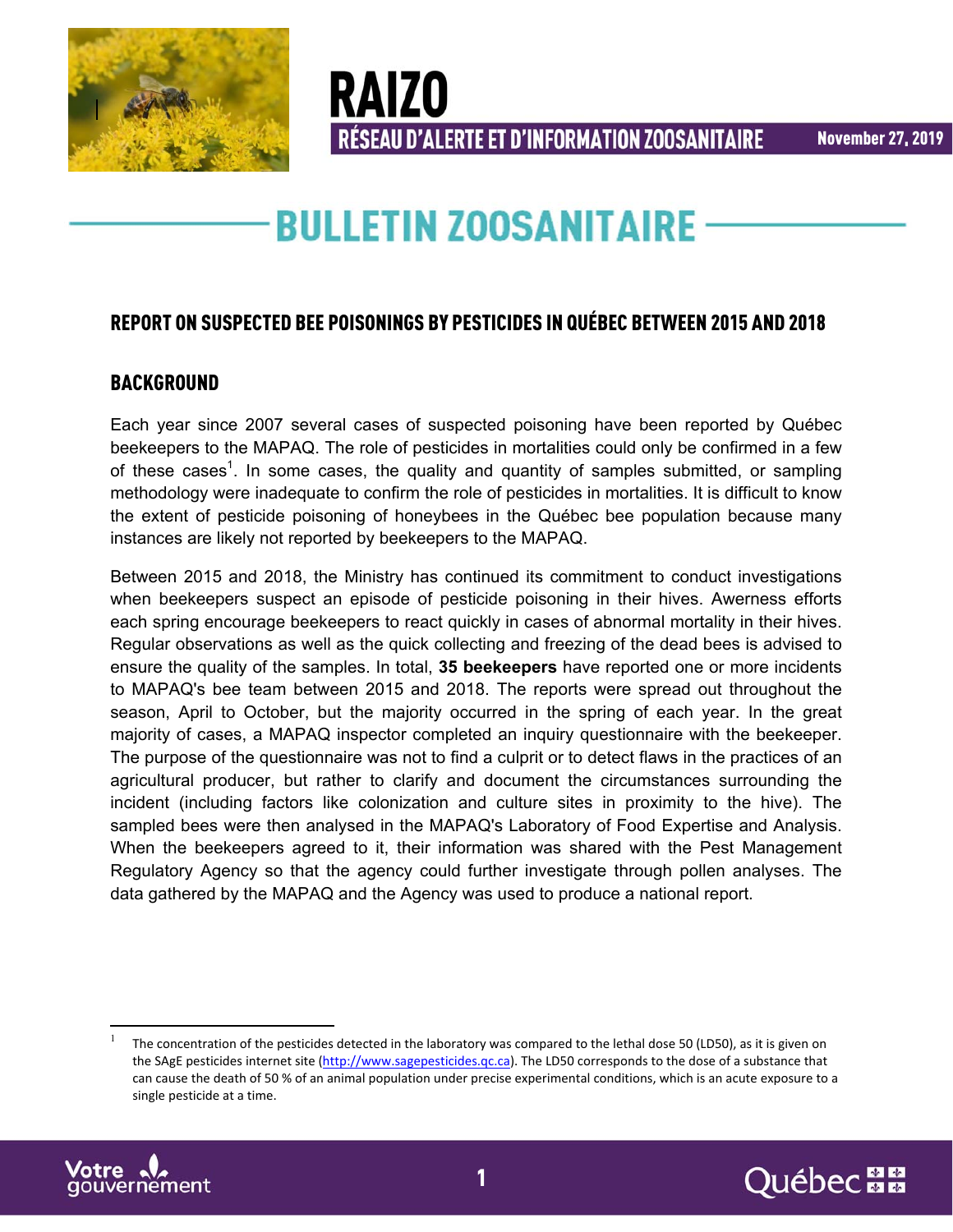#### REPORT FOR 2018

For the 2018 bee season, there were 12 incidents reported that led to an investigation by the MAPAQ's staff. In total, samples were taken in 22 hives belonging to 11 beekeepers. In four cases, the concentrations of pesticides in the bee samples were high enough to explain, at least in part, the mortality observed. One of these four incidents was reported in summer and involved a pesticide in the neonicotinoid family, imidacloprid (0.004  $\mu$ g/bee<sup>2</sup>, being equivalent to LD50<sup>3</sup>), in combination with permethrin (0.014 µg/bee, being 28% of the LD50), an insecticide in the pyrethroid family. Three other incidents, arising in summer, were associated with the presence of an insecticide, extremely toxic for bees, spinosad, found in very high concentrations (from 0.099 to 0.41 µg/bee, being from 34 to 141 times the LD50). This bio-pesticide is used in conventional and organic crops (notably for cranberry). Moreover, two of the three hives affected were situated near a cranberry growing operation at the time of poisoning. Spinosad is undoubtedly the cause of the bees' death in these three cases.

<sup>2</sup> The results of the analyses are given in mg/kg and are transposed to µg/bee to compare them to LD50 data for SAgE pesticides. To do this, it is roughly considered that 10 bees weigh about 1 gram. This estimation is based on the works of Walorczyk and Gnusowski.

<sup>3</sup> The LD50 varies for the same pesticide depending on the method of exposure (oral or by contact). Since it is difficult to determine the way in which the bees had been exposed, the lowest LD50 was used for comparison with the detected dose.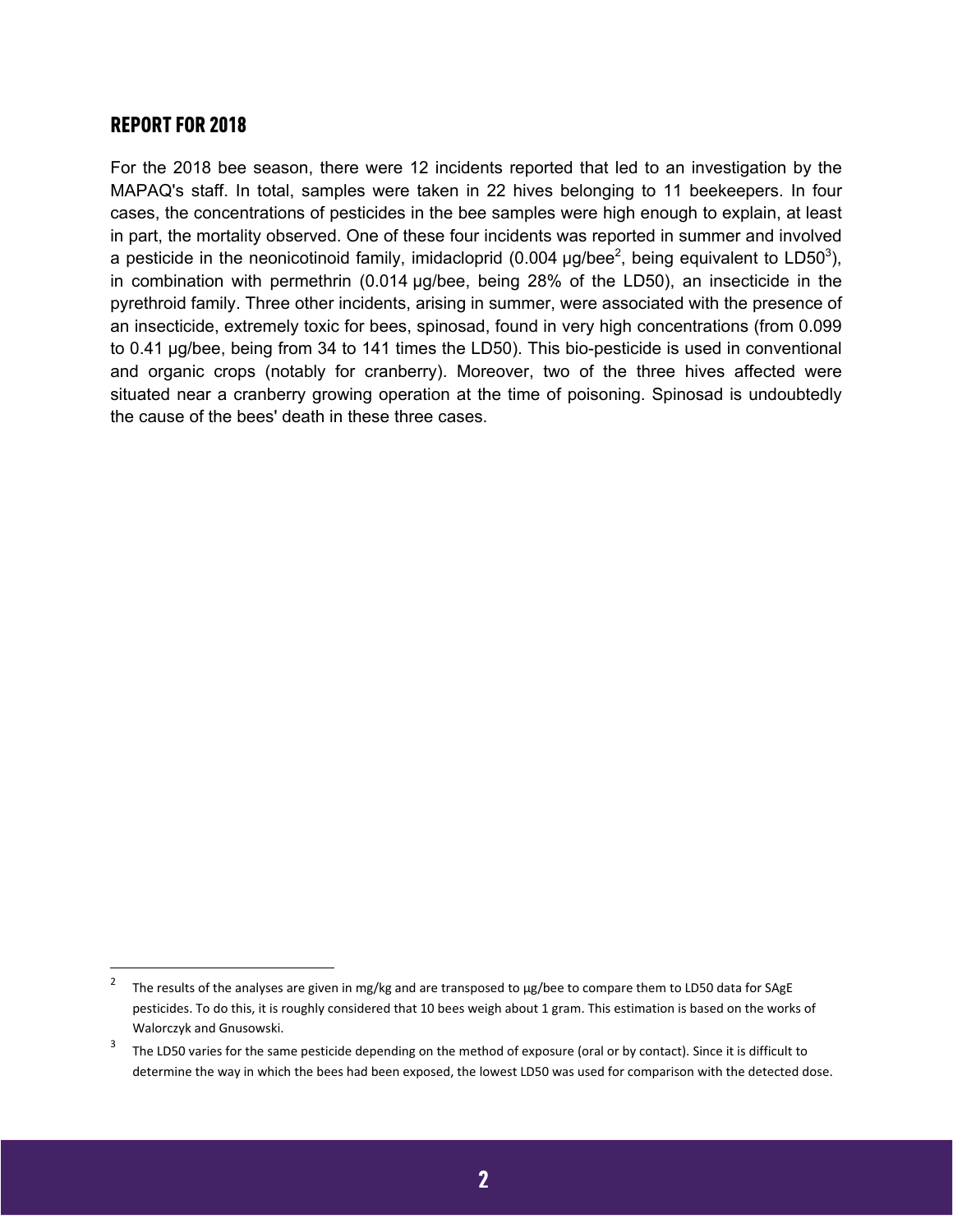

Summary of suspected poisonings leading to a MAPAQ investigation in 2018

### REPORT FOR 2017

For the 2017 bee season, there were eight incidents reported, of which seven led to an investigation by the MAPAQ's staff. In total, samples were taken in 11 hives belonging to seven beekeepers. In four cases, the concentrations of pesticides in the bee samples were high enough to explain, at least in part, the mortality observed. Two of these four incidents were reported in the spring and involved a pesticide of the neonicotinoid family, clothianidin, alone or in combination with coumaphos, an organophosphate insecticide and miticide. The concentrations of these pesticides in the dead bees was variable from one sample to another. They fell between 0.002 µg/bee (being 50% of the LD50) for clothianidin and 0.28 µg/bee (9% of the LD50) for coumaphos. While coumaphos is sometimes used to treat bee colonies for varroa mite, the beekeeper affected by this last incident did not report the use of coumaphos in his hives over the previous year. The other two incidents, occurring in summer, were associated with the presence of spinosad, detected in concentrations of 0.15 and 0.70 µg/bee, which is 52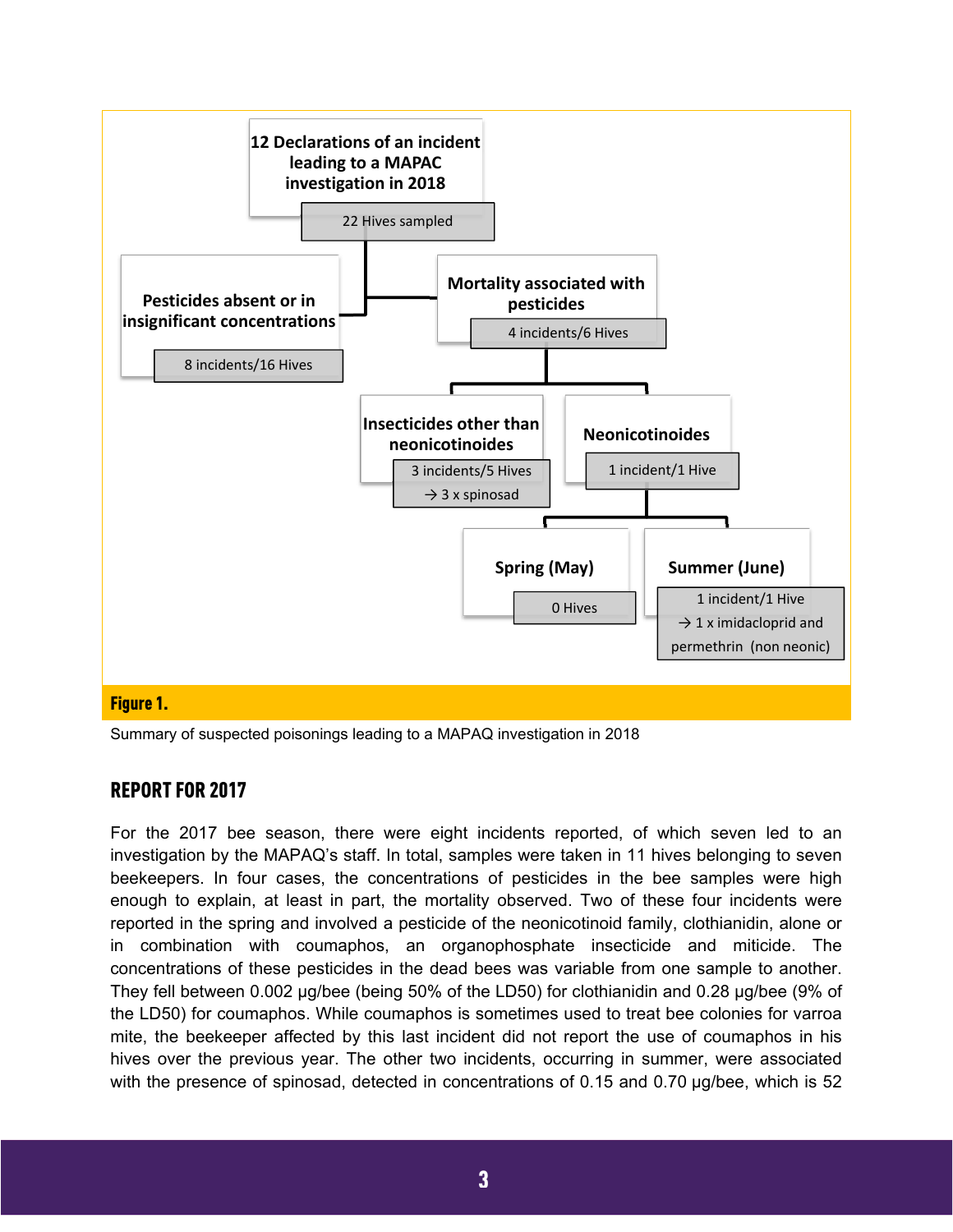and 242 times the LD50. All of the affected hives were situated in a cranberry field at the time of poisoning. Spinosad is certainly involved in the mortality of bees in those cases.



Summary of suspected poisonings leading to a MAPAQ investigation in 2017

## REPORT FOR 2016

For the 2016 bee season, 16 incidents were reported that led to investigations by the MAPAQ's staff. In total, samples were taken in 31 hives belonging to 15 beekeepers. In eight cases, the concentrations of pesticides detected in the bee samples were high enough to explain the mortality observed. Seven of these eight incidents involved pesticides of the neonicotinoid family (six in the spring and one in the summer). The two neonicotinoids identified were thiamethoxam and clothianidin, sometimes alone (clothianidin present in the sample) sometimes in combination. The concentrations of pesticides in the dead bees was quite variable from one sample to the next. The concentration of thiamethoxam reached 0.0001 µg/bee (being 2% of the LD50) while that of the clothianidin fell between 0.0001 and 0.0007  $\mu$ g/bee (that is 3% to 18% of the LD50). Another incident was associated with the presence of an insecticide not belonging to the family of neonicotinoids, dichlorvos. It is an organophosphate miticide.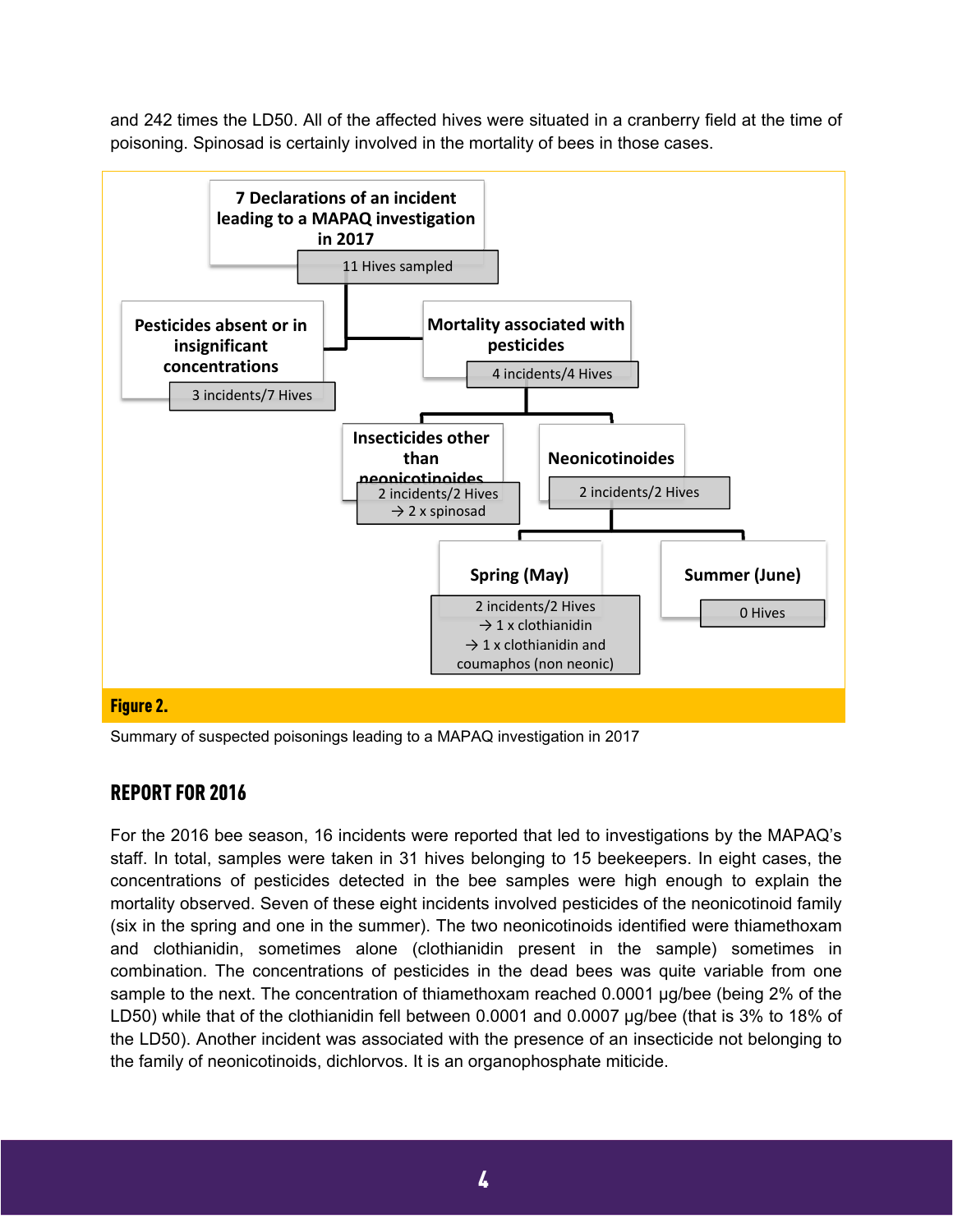The investigation revealed that at least four of the nine hives in which neonicotinoids were found in the dead bees were situated in proximity to cornfields, while another hive was located not far from strawberry fields. These types of pesticides can be used in both crops.



Summary of suspected poisonings leading to a MAPAQ investigation in 2016

## REPORT FOR 2015

For the 2015 bee season there were 17 incidents reported that led to investigations by the MAPAQ's staff. In total, samples were taken in 25 hives belonging to 13 beekeepers. In five cases the concentration of pesticides in the bee samples were high enough to explain, at least in part, the mortality observed. One of these five incidents, occurring in May, involved pesticides of the neonicotinoid family, being a combination of thiamethoxam and clothianidin. Among the four incidents associated with the presence of insecticides not belonging to the neonicotinoid family, two have been associated with a combination of spinosad and spinetoram. Spinetoram is an insecticide used in conventional crops. With concentrations of 0.22 to 0.79 µg/bee for spinosad (being 27 to 75 times the LD50) and of 0.0013 to 0.0035 µg/bee for spinetoram (being 5 to 15%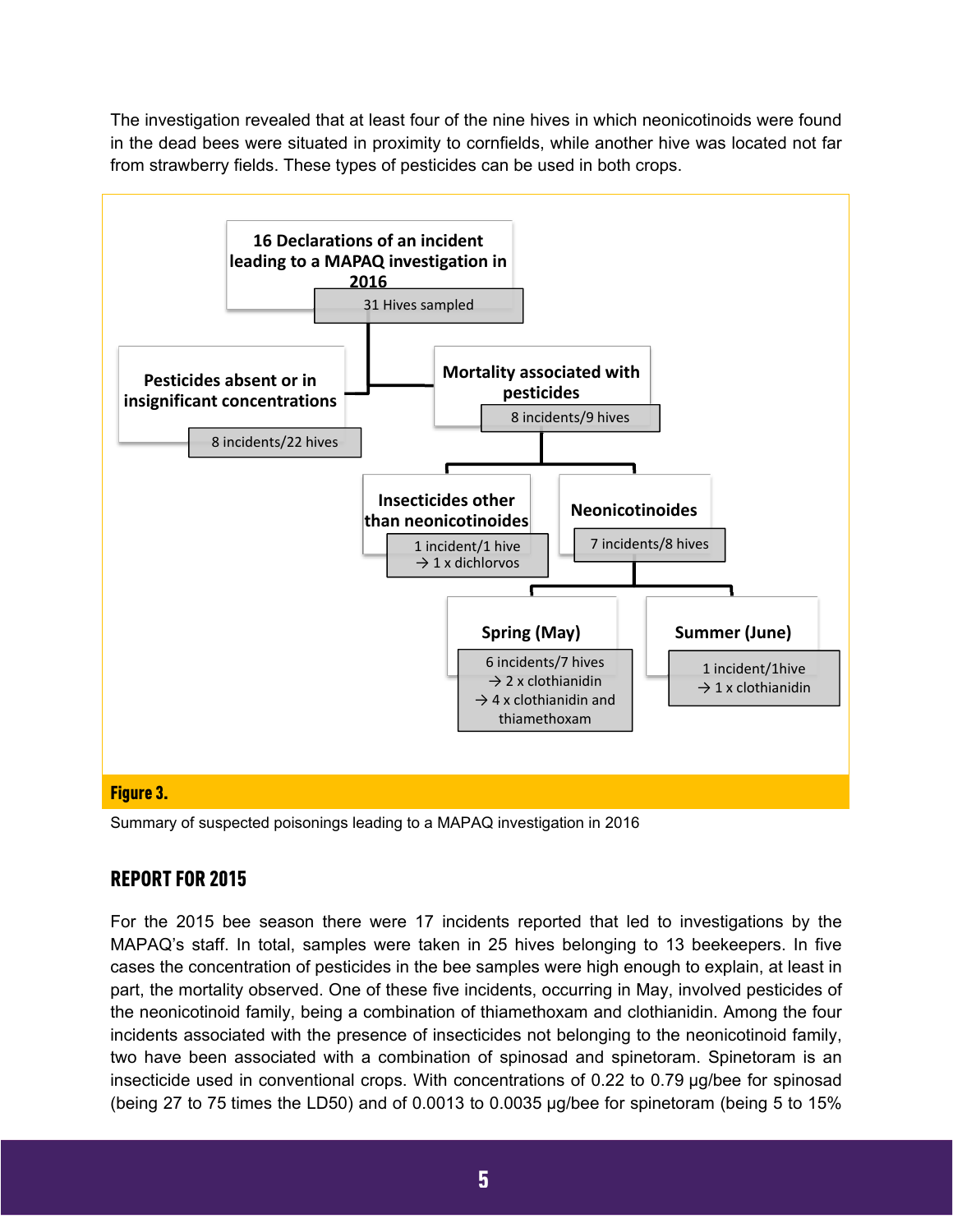of the LD50), it is possible to conclude that, in these latter cases, the pesticides are the cause of the bee deaths. Another case of suspicion could be associated with the presence of high concentrations of permethrin (0.33 µg/bee, or more than 2.5 times the LD50) and of tetramethrin (0.24 µg/bee, or more than 1.5 times the LD50), two chemical insecticides of the pyrethroid family. In another case, the presence of phosmet (0.064 µg/bee, being 6% of the LD50), an insecticide and miticide of the organophosphate family, could have been the cause. All incidents associated with insecticides not belonging to the neonicotinoid family have been reported during the summer of 2015 (in July or in August).



Summary of suspected poisonings leading to a MAPAQ investigation in 2015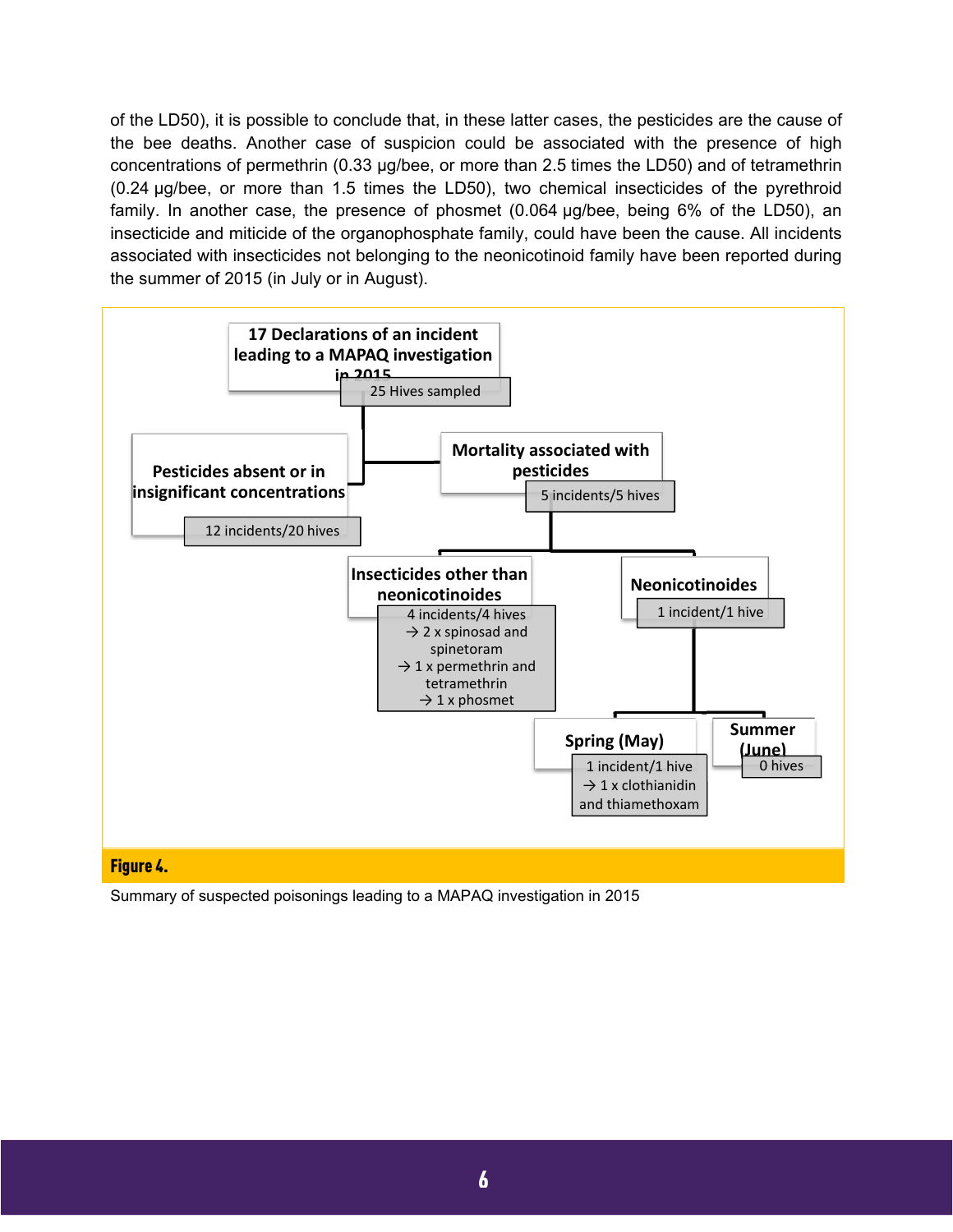# Summary Table – Mortality Associated with Pesticides

#### Table 1.

Description of episodes of acute poisoning of bees by pesticides in Québec between 2015 and 2018

|      | <b>Principal Pesticides</b><br><b>Detected in Sample</b> | <b>Level of Toxicity for</b><br>the Bee      | <b>Concentration Detected</b>                                                                                                               | <b>Number of</b><br><b>hives</b><br>involved |
|------|----------------------------------------------------------|----------------------------------------------|---------------------------------------------------------------------------------------------------------------------------------------------|----------------------------------------------|
| 2018 | Imidacloprid and<br>permethrin                           | High                                         | Imidacloprid: 100% of the LD50 (oral)<br>and 9% of the LD50 (contact)<br>Permethrin: 8% of the LD50 (oral) and<br>28% of the LD50 (contact) | 1                                            |
|      | Spinosad                                                 | High                                         | From 34 to 141 times the LD50                                                                                                               | 5                                            |
| 2017 | Clothianidin and<br>coumaphos                            | Clothianidin: High<br>Coumaphos:<br>moderate | Clothianidin: between 5% and 50% of<br>the LD50<br>Coumaphos: 9% of the LD50                                                                | 1                                            |
|      | Clothianidin                                             | High                                         | Between 3% and 33% of the LD50                                                                                                              | 1                                            |
|      | Spinosad                                                 | High                                         | 242 times the LD50                                                                                                                          | 1                                            |
| 2016 | Thiamethoxam and<br>clothianidin <sup>4</sup>            | High                                         | Thiamethoxam: between 2% and 14%<br>of the LD50<br>Clothianidin: between 2% and 22% of                                                      | $\overline{4}$                               |
|      |                                                          |                                              | the LD50                                                                                                                                    |                                              |
|      | Clothianidin                                             | High                                         | Between 2% and 40% of the LD50                                                                                                              | $\overline{4}$                               |
|      | Dichlorvos                                               | High                                         | 30% of the LD50                                                                                                                             | 1                                            |
| 2015 | Spinosad and<br>spinetoram                               | High                                         | Spinosad: between 27 and 75 times<br>LD50<br>Spinetoram: between 5% and 15% of<br>the LD50                                                  | $\overline{2}$                               |
|      | Permethrin and<br>tetramethrin                           | High                                         | Permethrin: 3 times the LD50<br>Tetramethrin: 2 times the LD50                                                                              | 1                                            |
|      | Thiamethoxam and<br>clothianidin <sup>1</sup>            | High                                         | Thiamethoxam: 2% of the LD50<br>Clothianidin: 5% of the LD50                                                                                | 1                                            |
|      | Phosmet                                                  | High                                         | 6% of the LD50                                                                                                                              | 1                                            |

<sup>4.</sup> While the Concentration of clothianidin detected in the sample could represent a direct exposure to this insecticide, it could also translate to a higher exposure to thiamethoxam, since clothianidin is the principal metabolite of thiamethoxam.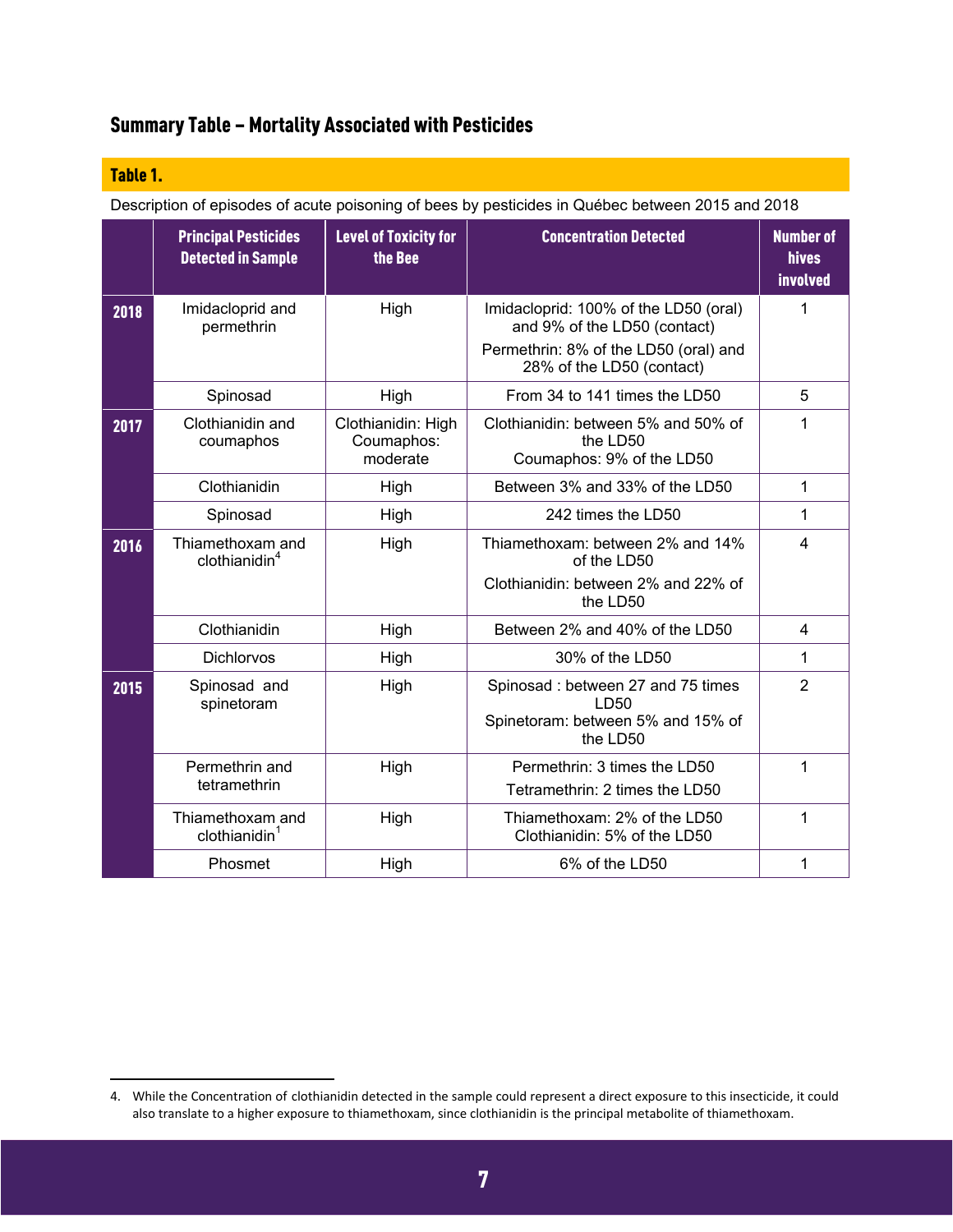#### **CONCLUSION**

The number of suspect poisoning cases reported to the MAPAQ by Québec beekeepers can vary greatly from one year to the next. In 2017, for example, the number of reported incidents was almost 3 times less than in 2016 and 2015 and two times less than in 2018. Over the course of these three years **21 incidents involving 24 hives of 14 different businesses** were suspected to be associated with a **pesticide poisoning**. Eleven of these cases (12 hives) involved insecticides of the neonicotinoid class, while the others were associated with the presence of other insecticides. The concentrations detected in the dead bees were variable, but were sometimes extremely elevated, running as high as 242 times the LD50.

In some cases, it is rather easy to establish a relationship between the insecticide involved in the bee poisoning episodes and the agricultural crops situated in proximity to the affected hives (for example, pollination sites). That is especially the case for poisonings with **spinosad** and **spinetoram** which occur at the time of cranberry pollination. Poisonings with **neonicotinoids** seem to be most often associated with the presence of corn and soya crops in proximity, according to information collected during investigations. However, this does not prove conclusively that they are the source of contamination.

It should be noted that in the majority of the bee samples analysed, several different pesticides were detected: herbicides, fungicides, and of course insecticides that are the most likely to be toxic to bees. More than 20 different pesticides were detected in some samples. Simultaneous exposure to a large number of pesticides, including miticides used in hives (for example, coumaphos), can certainly have a cumulative effect and perhaps even synergy (Johnson, 2009; Johnson, 2010) which it is difficult to evaluate with the help of the LD50 unique to each pesticide. The list of all the pesticides detected (including those that are present in trace forms, thus not significant) in the samples of bees analysed between 2015 and 2018, is presented in the appendix.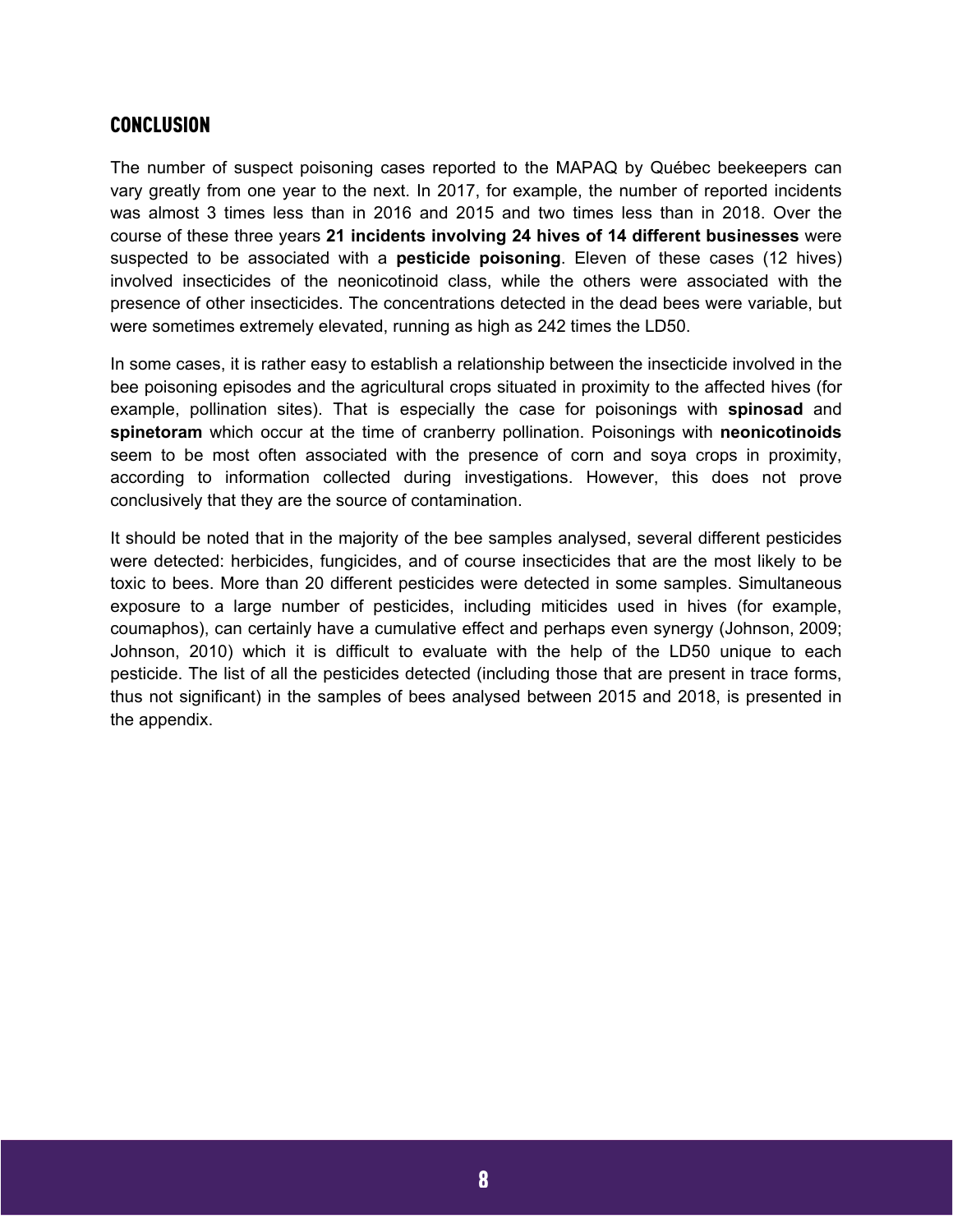# APPENDIX – All Pesticides Detected in the Samples of Bees Analysed between 2015 and 2018

## Table 2

Pesticides detected in the 116 samples of bees in MAPAC's Laboratory of Food Expertise and Analysis, between 2015 and 2018.

| <b>Pesticide</b>       | <b>Type</b>                   | <b>Family</b>        | <b>Toxicity for Bees</b> | <b>Concentration</b><br>(% of the LD50) | <b>Years</b>              | <b>Number of</b><br><b>Positive</b><br><b>Samples</b> |
|------------------------|-------------------------------|----------------------|--------------------------|-----------------------------------------|---------------------------|-------------------------------------------------------|
| 2,4-D (Clacyfos)       | Herbicide                     | Phenoxy              | Weak                     | Traces                                  | 2015, 2016                | 3                                                     |
| $2,4,5-T$              | Herbicide                     | Chlorophenoxy        | Weak                     | <b>Traces</b>                           | 2016                      | $\mathbf{1}$                                          |
| 5-Hydroxythiabendazole | Metabolite of<br>thiabendazol |                      |                          |                                         | 2016                      | $\mathbf{1}$                                          |
| Allethrin              | Insecticide                   | Synthetic pyrethroid | Moderate                 | <b>Traces</b>                           | 2015, 2016                | 5                                                     |
| Amitraz                | Insecticide                   | Triazapentadine      | Weak                     | Traces to<br>0.021%                     | 2015, 2016,<br>2017, 2018 | 18                                                    |
| Atrazine               | Insecticide                   | Synthetic pyrethroid | Moderate                 | <b>Traces</b>                           | 2016                      | $\overline{c}$                                        |
| Azinphos-methyl        | Insecticide                   | Organophosphate      | High                     | <b>Traces</b>                           | 2015                      | $\mathbf{1}$                                          |
| Bentazone              | Herbicide                     | Benzothiadiazole     | Weak                     | 0.001%                                  | 2016                      | $\mathbf{1}$                                          |
| <b>Bifenazate</b>      | Insecticide                   | <b>Bifenazate</b>    | Moderate                 | Traces                                  | 2015                      | $\mathbf{1}$                                          |
| <b>Boscalid</b>        | Fungicide                     | Carboxamides         | Weak                     | Traces                                  | 2015, 2016                | 3                                                     |
| Piperonyl butoxide     | Insecticide                   |                      | Weak                     | Traces                                  | 2015, 2016,<br>2018       | $\overline{4}$                                        |
| Carbendazim            | Fungicide                     | Benzimidazole        | Weak                     | <b>Traces</b>                           | 2015, 2016                | 13                                                    |
| Chlorantraniliprole    | Insecticide                   | Diamide              | Weak                     | Traces to 0.12%                         | 2015, 2017,<br>2018       | 8                                                     |
| Chlorfenvinphos        | Insecticide                   | Organophosphate      |                          | Traces                                  | 2015                      | $\mathbf{1}$                                          |
| Chlorpropham           | Herbicide                     | Carbamate            | Weak                     | Traces                                  | 2015, 2016                | 6                                                     |
| Chlorthiophos          | Insecticide                   | Organophosphate      |                          |                                         | 2016                      | $\mathbf{1}$                                          |
| Clothianidin           | Insecticide                   | Neonicotinoids       | High                     | Traces to 50%                           | 2015, 2016,<br>2017, 2018 | 16                                                    |
| Coumaphos              | Insecticide                   | Organophosphate      | Moderate                 | Traces à 9%                             | 2015, 2016,<br>2017, 2018 | 27                                                    |
| Cypermethrin           | Insecticide                   | Synthetic pyrethroid | High                     | 3 %                                     | 2015                      | $\mathbf{1}$                                          |
| Cyprodinil             | Fungicide                     | Anilinopyrimidine    | Weak                     | Traces                                  | 2015, 2016                | 3                                                     |
| Deltamethrin           | Insecticide                   | Synthetic pyrethroid | High                     | 2%                                      | 2015                      | $\mathbf{1}$                                          |
| <b>Dichlorvos</b>      | Insecticide                   | Organophosphate      | High                     | 30%                                     | 2016                      | $\mathbf{1}$                                          |
| Diphenylamine          | Fungicide                     |                      |                          | Traces                                  | 2016                      | 3                                                     |
| Diuron                 | Herbicide                     | Urea                 | Weak                     | Traces                                  | 2015, 2016                | 6                                                     |
| 2,4,5-TP (Fenoprop)    | Herbicide                     |                      |                          | Traces                                  | 2016                      | $\overline{c}$                                        |
| Fenpyroximate          | Insecticide                   | Pyridazinone         | Weak                     | Traces                                  | 2016                      | $\overline{2}$                                        |
| Fludioxonil            | Fungicide                     | Phenylpyrrole        | Weak                     | <b>Traces 0.01%</b>                     | 2015, 2016,<br>2018       | $\mathbf 5$                                           |
| Flufenacet             | Herbicide                     | Oxyacetamide         | Weak                     | Traces                                  | 2015                      | $\overline{7}$                                        |
| Fluopyram              | Fungicide                     | Pyridine             | Weak                     | Traces                                  | 2016                      | $\overline{c}$                                        |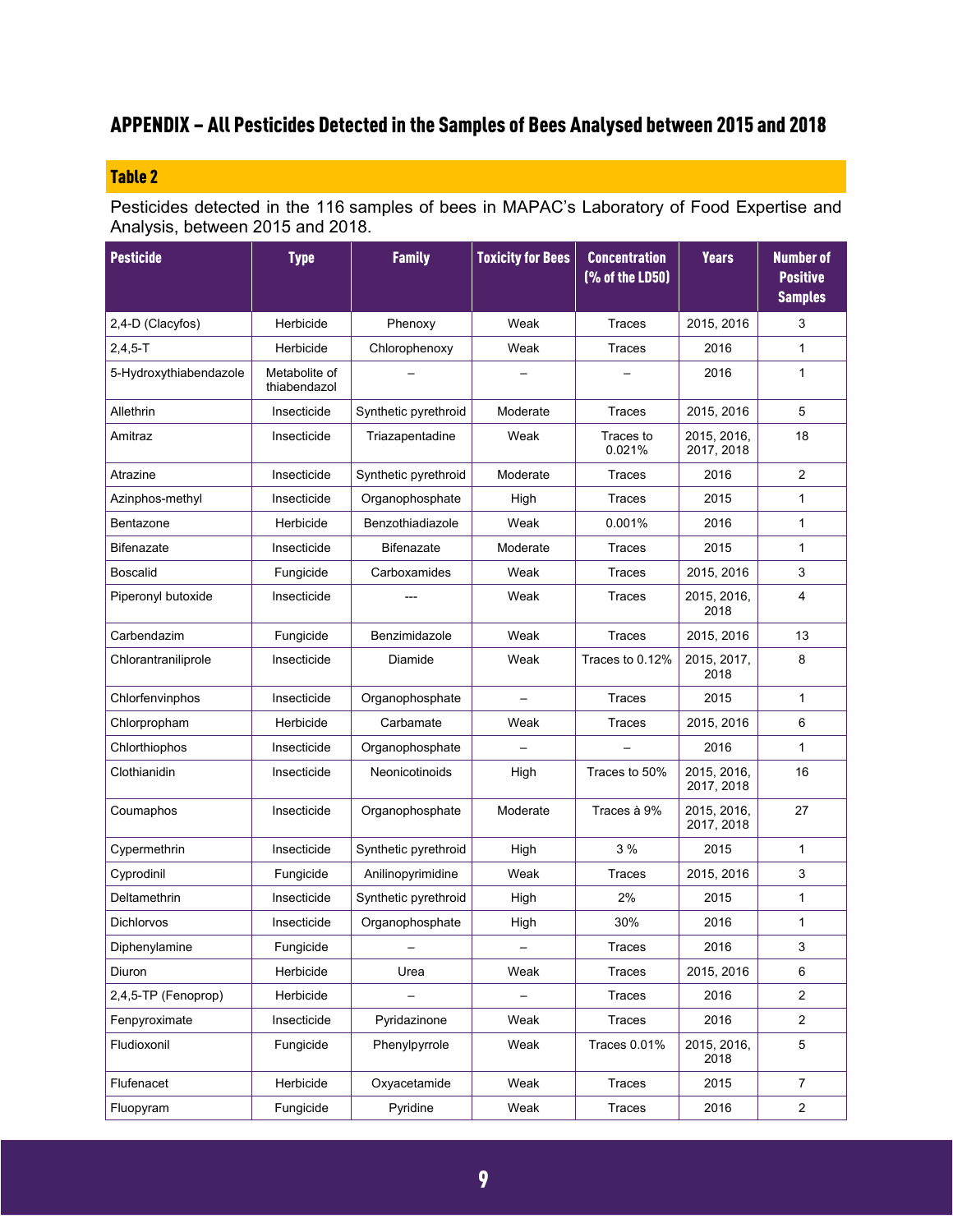| Flutriafol      | Fungicide                    | Triazole                       | Moderate | Traces                         | 2015                      | $\mathbf{1}$   |
|-----------------|------------------------------|--------------------------------|----------|--------------------------------|---------------------------|----------------|
| Tau-Fluvalinate | Insecticide                  | Synthetic pyrethroid           | High     | 3%                             | 2017                      | $\mathbf{1}$   |
| Hexazinone      | Herbicide                    | Triazinon                      | Weak     | <b>Traces</b>                  | 2015                      | $\mathbf{1}$   |
| Imidacloprid    | Insecticide                  | Neonicotinoids                 | High     | 100% (oral) or<br>9% (contact) | 2018                      | $\mathbf{1}$   |
| Ipconazole      | Herbicide                    | Triazole                       | Weak     | Traces                         | 2016, 2017                | $\overline{2}$ |
| Mecoprop (MCPP) | Herbicide                    | Phenoxy                        | Weak     | Traces                         | 2015, 2016                | $\overline{2}$ |
| Mecarbam        | Insecticide                  | Organophosphorus               |          | Traces                         | 2015                      | 1              |
| Methoxyfenozide | Insecticide                  | Diacylhydrazine                | Weak     | Traces to<br>0.0024%           | 2015, 2016,<br>2017, 2018 | 8              |
| Metolachlor     | Herbicide                    | Chloroacetamide                | Weak     | Traces                         | 2016                      | 4              |
| Metribuzine     | Herbicide                    | Triazinon                      | Weak     | Traces                         | 2016                      | $\mathbf{1}$   |
| Myclobutanil    | Fungicide                    | Triazole                       | Weak     | Traces                         | 2015                      | $\mathbf{1}$   |
| Octhilinon      | Bactericide and<br>fungicide |                                |          |                                | 2017                      | $\mathbf{1}$   |
| Pendimethalin   | Herbicide                    | Dinitroanilin                  | Weak     | Traces to 0.01%                | 2015, 2016                | 2              |
| Permethrin      | Insecticide                  | Synthetic pyrethroid           | High     | From 1 to 250%                 | 2015, 2018                | 3              |
| Phenothrin      | Insecticide                  | Synthetic pyrethroid           | High     | Traces                         | 2015                      | 1              |
| Phorate sulfone | Insecticide                  | Organophosphate                | High     | Traces                         | 2015                      | $\mathbf{1}$   |
| Phosmet         | Insecticide                  | Organophosphate                | High     | 6%                             | 2015                      | $\mathbf{1}$   |
| Propiconazole   | Fungicide                    | Triazole                       | Weak     | <b>Traces</b>                  | 2015, 2016                | 2              |
| Pyraclostrobin  | Fungicide                    | Strobilurin                    | Weak     | Traces to 0.01%                | 2015, 2016                | 3              |
| Quinoxyfen      | Fungicide                    | Quinolone                      | Weak     | Traces                         | 2015                      | $\mathbf{1}$   |
| Quizalofop      | Herbicide                    | Aryloxyphenoxy<br>propionate   | Weak     | Traces                         | 2015                      | $\mathbf{1}$   |
| Resmethrin      | Insecticide                  | Synthetic pyrethroid           | High     | 0.2%                           | 2015                      | $\mathbf{1}$   |
| Spinetoram      | Insecticide                  | Spinosyn                       | High     | From 5 to 15%                  | 2015                      | $\overline{2}$ |
| Spinosad        | Insecticide                  | Spinosyn                       | High     | From $<$ 72% to<br>24 24 1%    | 2015, 2017,<br>2018       | 10             |
| Spiromesifen    | Insecticide                  | Derivative of<br>tetronic acid | Weak     | <b>Traces</b>                  | 2015, 2016                | $\overline{2}$ |
| Tetramethrin    | Insecticide                  | Synthetic pyrethroid           | High     | 157%                           | 2015                      | 1              |
| Thiabendazol    | Fungicide                    | Benzimidazole                  | Moderate | Traces to 0.3%                 | 2015, 2016,<br>2017, 2018 | 15             |
| Thiamethoxam    | Insecticide                  | Neonicotinoids                 | High     | From 2% to 14%                 | 2015, 2016                | 5              |
| Trifloxystrobin | Fungicide                    | Strobilurin                    | Weak     | Traces                         | 2015, 2016,<br>2017       | 8              |